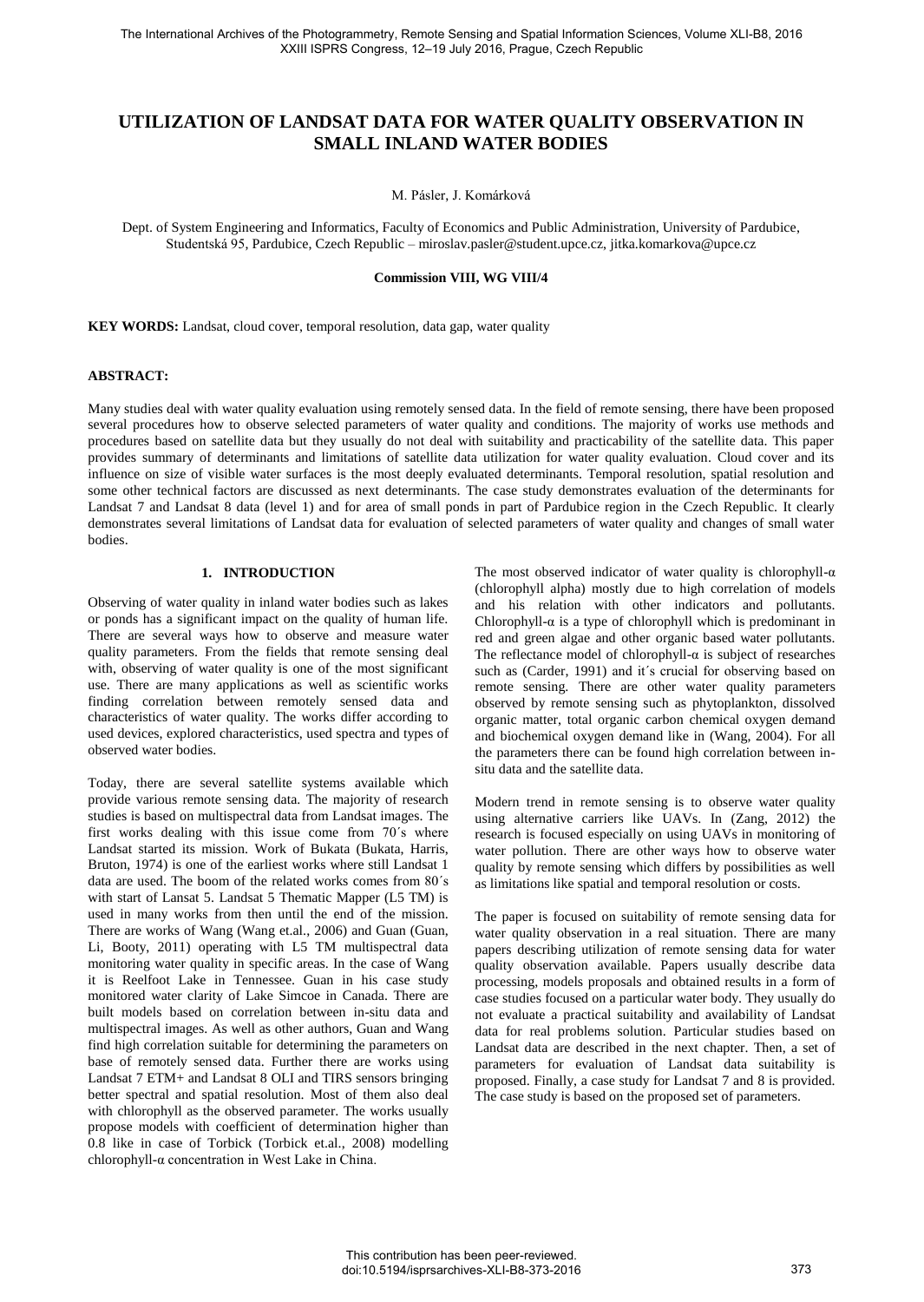### **2. UTILIZATION OF LANDSAT DATA FOR WATER QUALITY OBSERVATION**

Detecting of chlorophyll and other water quality determinants (transparency, temperature, …) based on remote sensing brings some limitations mentioned across related papers. In 1977 there were mapped chlorophyll-α concentration, Secchi disk depth and water surface temperature in Lake Iseo in Italy (Giardino, 2001). There were used Landsat 5 TM data, in-situ measurements and synchronized precise atmospheric measurements for further corrections and modelling. It leaded to models with determination coefficients 0.99 for chlorophyll and 0.85 for Secchi disk depth. However, the models were built on relatively small number of measurements acquired during just one overpass of the satellite and very good weather conditions. The need of atmospheric conditions consideration was proposed by Giordano's work.

In (Lillesand, 1983), there is suggested that there are several determinants of a quality of such models like clouds, haze, wind, poor image data, small lake size or shallow lake depth. They all are in some way causing changes in spectral behaviour of clear water surface or make impossible its evaluation.

An extensive research was done at University of Minnesota by mapping water clarity of Minnesota's 10,000 lakes during 20 years (Olmanson, 2002). There is clearly mentioned the importance of imagery without cloud cover, cloud shadows or haze. There were clipped areas covered with clouds from the images and checked for haze by visually inspecting using the (RGB) band combination 1, 6, 6 for Landsat TM. Further there were proposed estimate of percentage of clear water areas. However, the long term nature of the research and size of the area allowed discarding unsuitable images. No complex statistic related to cloud cover was proposed. (Nelson, 2003) dealt with a large number of days with high cloud cover that resulted in few available cloud free scenes. There was measured and modeled water clarity in lakes in the lower peninsula of Michigan during July and August 2001. In (Kloiber, 2002) there were reduced the number of images suitable for analysis by criterion that only images with less than 10% cloud cover are suitable for analysis. Amount of images was significantly reduced but the number of the rest of images was still high enough for Kloiber.

It implies that the importance of clear images growths with a shortening of terms for observations and with decreasing size of study areas. Remote sensing approach is more appropriate than in-situ measurements in case of many smaller water bodies spread over a large area. In this case importance of clear images increases as well.

### **3. LANDSAT CHARACTERISTICS DETERMINING ITS UTILIZATION FOR WATER QUALITY OBSERVATION**

There are some significant characteristics determining utilization of Landsat data for water quality observation. All the facts related to Landsat satellites come from official USGS web page (USGS, 2016). One of them is a temporal resolution. It determines how often a value of a parameter can be taken. Low temporal resolution may be suitable for long term analysis but it is not suitable in the case of an unexpected necessity for the given date and time. In present there are two operating Landsat satellites: Landsat 7 and Landsat 8. They are operating on sunsynchronous orbits. Both are overpassing the same area every 16 days with 8-day offset from each other. Further, there is an

overlap between images so some areas are scanned more than once in 16 days by a particular satellite. A location of every single image taken by Landsat satellites is specified by Worldwide Reference System-2 (WRS-2) using paths and rows. The satellites are scanning surface and the images follow each other from row to row. It means that only overlap between paths can increase number of images of a specific area in 16 days. These facts show that standard temporal resolution is not a suitable characteristics of Landsat data in the case of water quality observation. A real time resolution must be specified according to the area of interested and according to the chosen set of satellites. Time distribution of images may be temporally irregular inside the overlapping areas, e.g. there can be gap 4, 5 or any other number of days. Maximum and average gap between images constitute a suitable parameter for replacement of standard temporal resolution. The parameter of maximum and average gaps between images provides higher information value then standard temporal resolution of Landsat data and it offers possibility of comparison with irregular observations.

Another parameter determining the utilization of Landsat data is spatial resolution. ETM+ scanner on board of Landsat 7 as well as OLI scanner on board of Landsat 8 has 30 meters resolution per pixel. The resolution is the same for all of bands of spectra used for water quality observation. Approximate scene size is 170 km north-south by 183 km east-west. The spatial resolution in real situation means approximately 400 pixels per pond of size of 40 ha in the case of ideal conditions. In Figure 1 there can be seen detail of Pohránovský pond with single pixels.



Figure 1. Detail of Pohránovský pond in Landsat 8 image

In Landsat images, there are many influences impairing ideal conditions. It leads to significantly lower number of usable pixels. The papers usually mention problems with clouds, cloud shadows, haze and other various problems. Clouds are the most significant ones from them. The cloud cover is calculated by means of the [Automatic Cloud Cover Assessment \(ACCA\)](http://landsathandbook.gsfc.nasa.gov/pdfs/ACCA_slides.pdf) algorithm for every Landsat image. The percentage of cloud cover is available in metadata for all images. Many of Landsat images have very high cloud cover reaching almost100 %. There are cases where one half of an image is covered completely while the rest of image is clear; i.e., the 50 % of cloud cover of image completely covers the whole area of interest or the area of interest is not covered by clouds at all. So, the precise calculations for the area of interest are needed. Cloud cover assessment is not enough detailed and exact factor for determination of applicable pixels even if it is calculated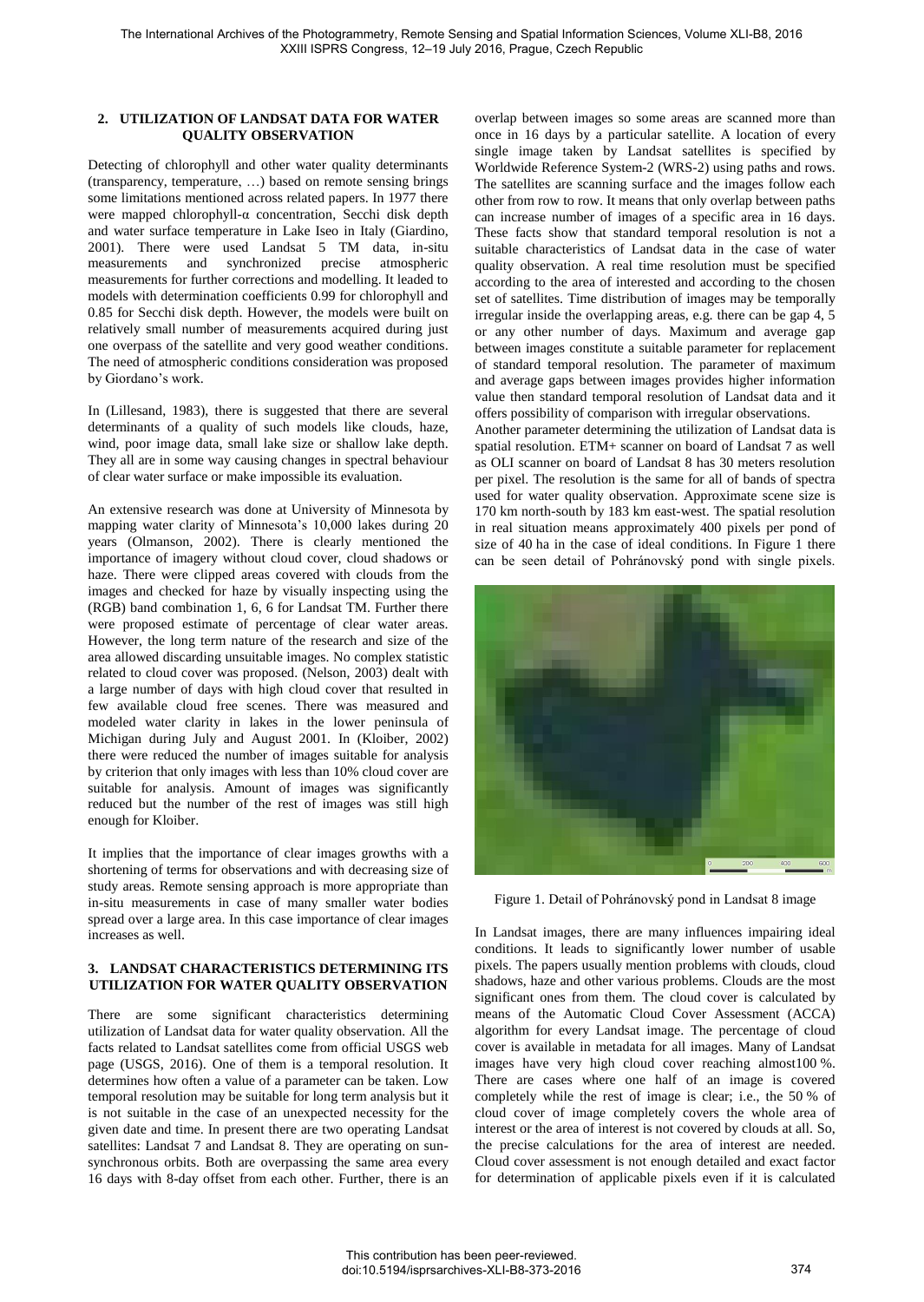precisely. There are the other various factors which should be calculated separately using different methods. One of the most significant are gaps (black bands) in Landsat 7 images. They are present in the pictures since May 31, 2003 when Scan Line Corrector (SLC) of ETM+ failed. An estimated 22 % of any given scene is lost because of the SLC failure.

The above described characteristics can influence each other. For example, the percentage of cloud cover over the water bodies can change the parameter of maximum gap between usable images. With regard to that, there can be calculated the maximum temporal gap for different levels of cloud cover and different time periods.

A different approach for detecting usable parts of water bodies (clear pixels) in the images can be more appropriate as a result of previously described issues. The results should be related to the described characteristics.

# **4. USED DATA AND METHODS**

Landsat 7 and Landsat 8 Level 1 and LandsatLook data are used for the case study. Determination of paths and rows (WRS-2) is necessary for identification of suitable images for an area of interest. There is WRS-2 Path/Row to Latitude/Longitude Converter on USGS web site (USGS, 2016a) to find path and row coordinates of a specific area. The converter finds only nearest canter of an image and gives its path and row coordinates. The overlapping images have to be checked whether there is the area of interest located too. There is Landsat acquisition calendar on USGS site for determining frequency of acquisition for specific paths and its potential mutual time offset.

For determining the percentage of clear water surface on every image it is necessary to remove pixels with clouds, cloud shadows, haze, missing pixels (in case of Landsat 7) and other undesirable factors. Removing all of them one by one seems to be not the most suitable method. In the case of many influencing factors, it seems to be more suitable the following method: the clear water pixels are identified and picked up while the rest is removed. There are known methods how to separate water from land for instance using Modified Normalized Difference Water Index (MNDWI). In this work there were used maximum likelihood classification. For the classification process as well as for further processing ESRI ArcGIS 10.2 for Desktop with Spatial Analyst was used. There were collected samplings of clear water and a signature file was created as an input to the classification. This had to be done separately for Landsat 7 and Landsat 8 images. There were built a model in ArcMap which of inputs are the signature file, a Landsat image and shapefile of the chosen water bodies from the area of interest. The model in ArcMap ModelBuilder can be seen on Figure 2.



Figure 2. Model in ArcGis ModelBuilder to determinate percentage of clear water pixels

There is iterated through all the chosen Landsat images in geodatabase (more than 200 images, see the next chapter), clear water surface is classified based on the signature, the output of classification is vectorised and it is intersected with the reference layer to determinate the percentage of clear water compared to reference layer. Finally, the result is exported to MS Excel. The output of this process was visually checked for all the analysed images. The process is done over LandsatLook images with geographic reference. LandsatLook images are full resolution files derived from Landsat Level 1 data products. The images are compressed to create an image optimized for visual interpretation. For Landsat 8 OLI bands 6, 5, 4 (RGB) are used and for Landsat 7 ETM+ bands 5, 4, 3 (RGB) are used. The LandsatLook images are not recommended for image analyses (USGS, 2016b). Water surface is very specific easily identifiable and interpretable type of surface even in LandsatLook images. In described method this data is used as well as the model as a very fast method with minimal data size demand (tens of megabytes in this case compared with hundreds of megabytes in case of Level 1 products). The data and the method in general are valuable enough with respect to mentioned advantages. The method is primarily designed to improve unsuitable characteristic of cloud cover over whole image given in metadata to the image.

The percentage of clear observable water surface on an image is influencing the mentioned temporal characteristics. An absence of suitable images increases the temporal gap between usable images which means gap between potential measurements of water quality parameters. The influence of the temporal characteristics is clear in case of 0 % of clear water surface. The situation in other cases is not so clear because a precise limit for suitable percentage of clear water surface is not done and it can be affected by many factors. Evaluating of the parameters for various values is given with regard to those facts.

### **5. CASE STUDY**

For the case study there is chosen an area with smaller water bodies – ponds and small lakes created by mining of sand. The area of interest covers water bodies located nearby city of Pardubice located in central part of the Czech Republic. Total water area is approximately  $5 \text{ km}^2$  and it is spread over a region with an area of 150 km<sup>2</sup> . For the study there were chosen 6 water bodies, 19 separate polygons with area from 0.05 km<sup>2</sup> to 0.8 km<sup>2</sup> and total area of 4.5 km2 of water surface. The water bodies are mainly designed for fish breeding and for outdoor swimming and recreation purpose. The water bodies are spread in area which extends inside one Landsat path/row location. The area contents of 190/25 and 191/25 images due to horizontal overlap between paths. This is same for Landsat 8 as well as for Landsat 7. The water bodies are shown in Landsat 8 image and in map (Figure 4).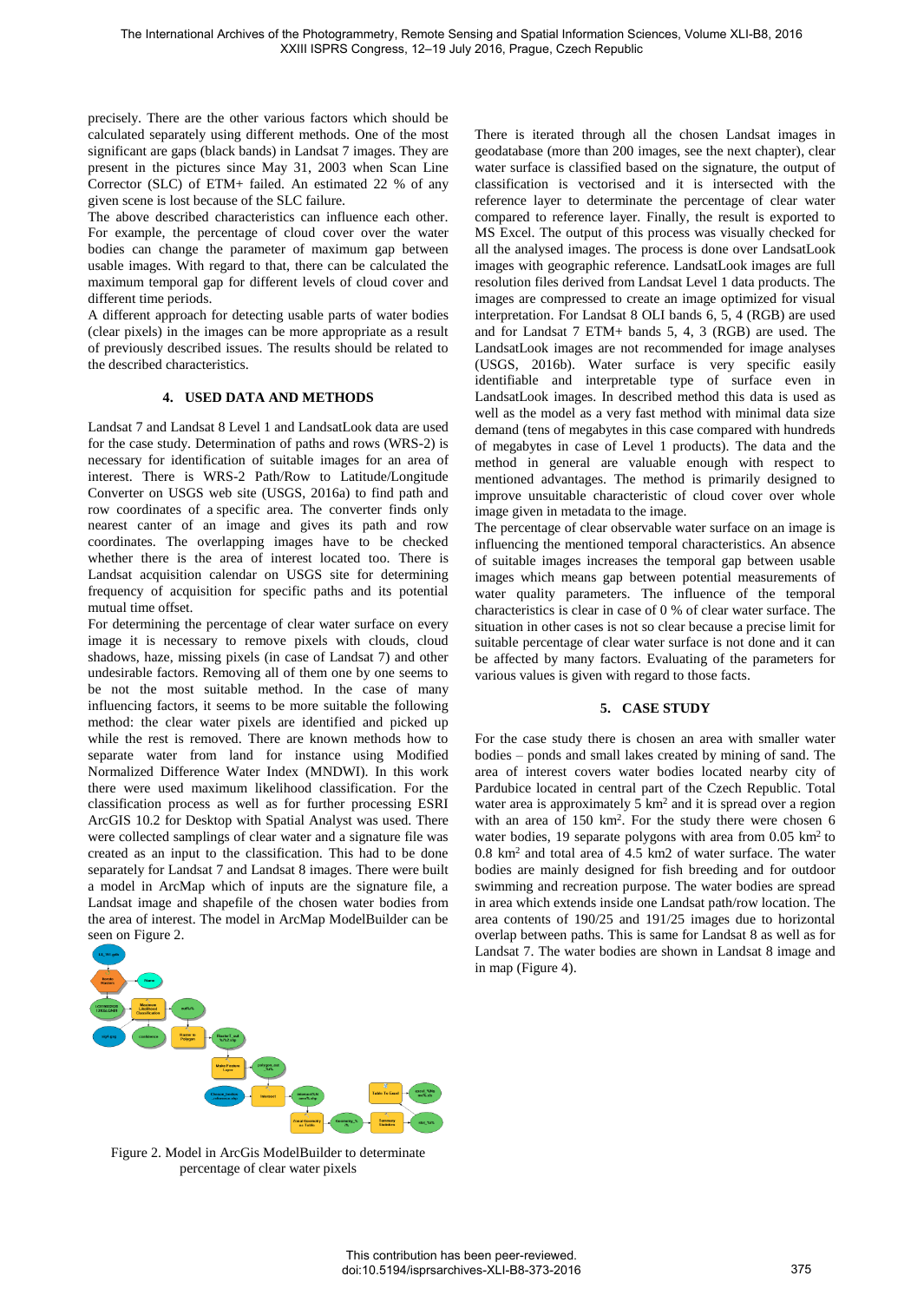

Figure 4. Landsat 8 image of the chosen water bodies

According to [Landsat 8 acquisition calendar](http://landsat.usgs.gov/tools_L8_acquisition_calendar.php) path 190 is acquisitioned in the 1st day of its 16-day cycle and path 191 is acquisitioned in the 8th day of the cycle. According to [Landsat](http://landsat.usgs.gov/tools_L8_acquisition_calendar.php)  [7 acquisition calendar](http://landsat.usgs.gov/tools_L8_acquisition_calendar.php) path 190 is acquisitioned in the 9th day of its 16-day cycle and path 191 is acquisitioned in the 16th day of the cycle. This distribution means 6 days without an image followed by 2 days with images. In the two days the order of paths is switching. It means that the maximum temporal gap between images is 6 days and average gap in 16 days period is 4 days. It is determined without considering influence of percentage of clear water parameter so the values are same for any term (month, year, etc.).

The percentage of clear water surface was calculated for the specific area of interest. It was evaluated for Landsat 7 and Landsat 8 images from  $14<sup>th</sup>$  of April 2013 to  $15<sup>th</sup>$  of November 2015. It means 236 images, 59 images for every of the paths and both satellites. After visual supervision the values smaller than 2 % were considered as an error of measurement and reset to zero. In case of Landsat 8 images with very low or no cloud cover the evaluated percentage of clear water surface limits to 99.9 %. In the cases where the cloud cover over the images is evaluated close to 100 % or 0 % (by ACCA) there is very close correlation between the ACCA cloud cover and values calculated for the water bodies. The average percentage of clear water was evaluated as 25.331 % for Landsat 8 images and 14.655 % for Landsat 7 images. The difference between the values is caused by presence of the gaps on Landsat 7 images. In the Landsat 8 images there is no significant difference between 190 and 191 paths (the difference is less than 2 %). There were expected more significant difference between the path in case of Landsat 7 images due to different position of the area in the images. However, the difference is less than 3 % which indicates smaller influence of the gaps according to position in the image in compare with the influence of other factors, especially clouds. The longest gap in data is from 5<sup>th</sup> October 2015 to 15<sup>th</sup> November 2015 which means 40 days without data caused by 11 images without clear water surface in streak. Maximum temporal gap in the measurement is then 40 days and average temporal gap is 10.54 days. It means that the maximal gap is increased 6.6 times and average gap is increased 2.6 times due to considering influence of percentage of clear water surface. From all 236 images only 90 are not completely covered by cloud and other influences which represents 38 % total.

As there was mentioned the limit of utilization of the images can be set variously. There are the parameters evaluated for different levels of the lowest accepted percentage of clear water surface. It is summarized in Table 1.

| Lowest accepted | Number of  | Average  | Maximum  |
|-----------------|------------|----------|----------|
| percentage      | acceptable | time gap | time gap |
| of clear water  | images     | (days)   | (days)   |
| 95              |            | 106.666  | 272      |
| 90              | 16         | 56.470   | 153      |
| 75              | 25         | 36.923   | 112      |
| 50              | 45         | 20.869   | 57       |
| 25              | 65         | 14.545   | 55       |
| 10              | 80         | 11.852   | 40       |
| 5               | 85         | 11.162   | 40       |

| Table 1. Real time gap according to acceptable percentage |  |
|-----------------------------------------------------------|--|
| of clear water surface                                    |  |

The values in Table 1 are evaluated for all 236 images. The parameters could be evaluated for shorter time period (for instance months). The parameters are very various due to nature of the problem.

#### **6. CONCLUSION**

There have been created many models based on Landsat multispectral data for water quality evaluation. The aim of this paper is not to create or evaluate these models, but to exanimate suitability of the Landsat data used for the models and the observing.

There are proposed parameters that better reflect real suitability of the images with respect to temporal resolution, spatial resolution and other determinants of the suitability. There is discussed significance of influence of cloud cover and its distribution over the image. Further, there is discussed the influence of haze, cloud shadows and the black gaps in Landsat 7 images. A suitable way of evaluation of real temporal possibilities of suitability of Landsat 7 and Landsat 8 images is proposed. The real temporal resolution is evaluated in form of maximal and average temporal gap in data. The influence of percentage of clear water surface (without clouds, shadows, gaps etc.) is proposed as a part of the mentioned temporal characteristics.

In the case study, there are analysed 236 of L7 and L8 images from paths and rows relevant to the area of interest. There is high correlation between the evaluation of the percentage of clear water surface and ACCA cloud cover. The percentage of clear water surface smaller than 2% was considered as zero. The total average percentage of clear water was evaluated as 20 %. The percentage of clear water surface of each image is used to evaluate number of acceptable images and to calculate time gaps between them.

The longest gap in data is 40 days without relevant image and the average temporal gap between images is 10.54 days. There are 146 unusable images from the total number of 236 images. It represents 62 % completely unusable images.

The study shows real potential of Landsat images in problem of water quality monitoring with focus on real temporal resolution. It shows very significant influence of cloud cover and the other influencers on the temporal resolution and so it shows the limitation for a periodical observing of the water bodies.

#### **REFERENCES**

Bukata, R. P., G. P. Harris , J. E. Bruton, 1974. The detection of suspended solids and chlorophyll-*a* utilizing digital multispectral ERTS-1 data. In: *2nd Can. Symp. Remote Sensing*, pp. 552–564.